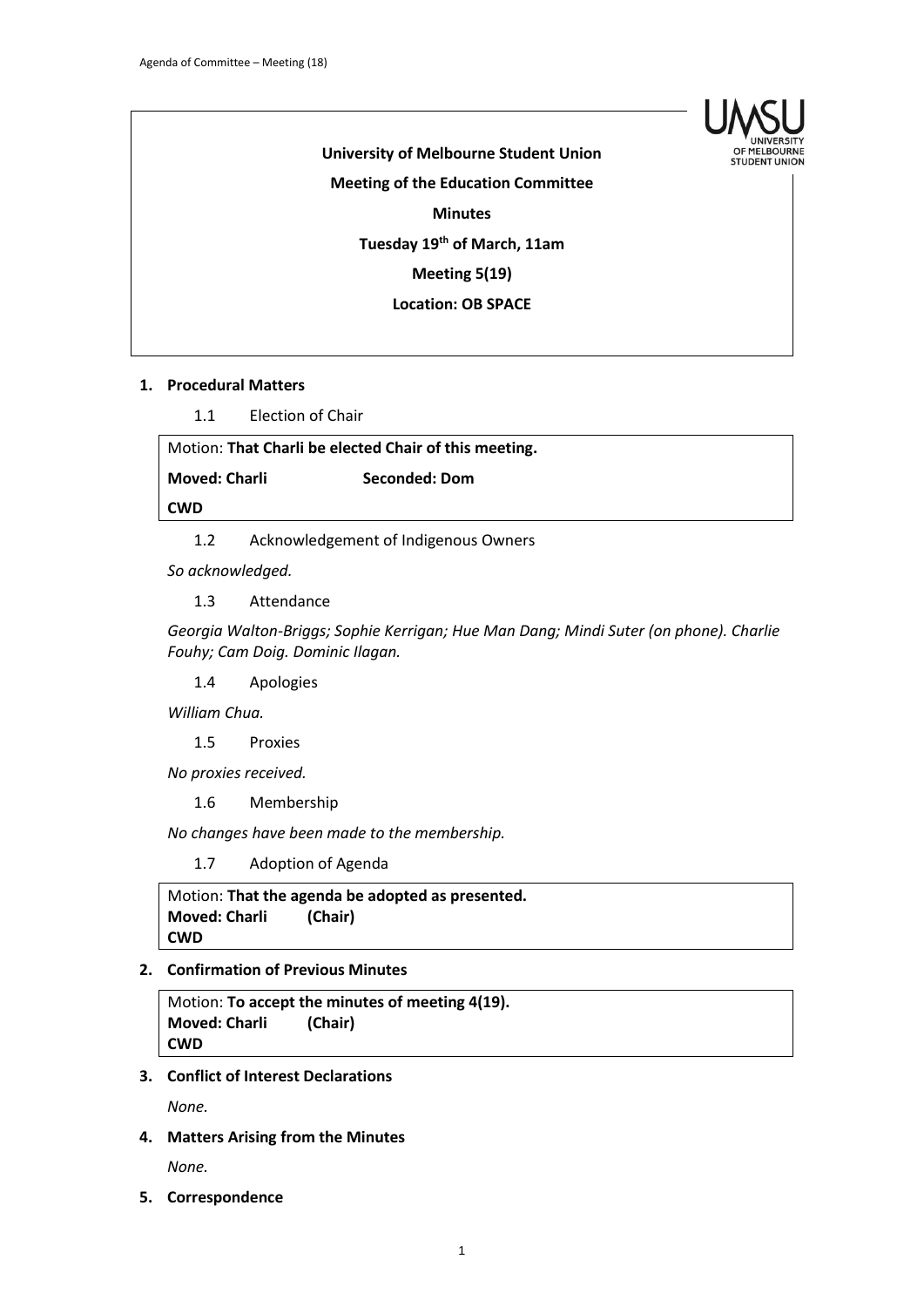*None.*

### **6. Office Bearer Report**

*Charli and Cam circulated a written report to the committee for Ed Pub.*

*Dominic circulated a written report for Ed Ac.*

*Questions arising from reports were asked to be sent via email to be discussed in the next committee meeting.*

Motion: **To accept the Office Bearer Reports. Moved: Charli (Chair) CWD**

### **7. Other Reports**

*None.*

8. **Motions on Notice**

*None.*

### 9. **Motions Without Notice**

#### **9.1 On Track Pass Flyers**

We have printed flyers to raise awareness of the On-Track Pass initiative.

*Sophie asked if there were samples of the flyer produced. Cam produced these flyers from the Education Office, and notes that 500 were printed.*

*Georgia asked why we had these flyers professionally printed and not just through the office printer. Cam said these flyers needed to be printed with good quality ink and paper.*

```
Motion: To pass Motions Without Notice 9.1, 9.2, 9.3, and 9.4 on block. 
Moved: Charli (Chair)
CWD
```

| Motion: To pass \$270.60 for On Track Pass Flyers. |         |
|----------------------------------------------------|---------|
| <b>Moved: Charli</b>                               | (Chair) |
| <b>CWD</b>                                         |         |

### **9.2 Pull Up Banner**

We have had an UMSU Education pull-up banner made which we use at pretty much every event and collective meeting. Future Ed OBs will be able to use this functional and aesthetically pleasing banner, which packs down into a compact size for easy transportation.

```
Motion: To pass $244.20 for the Pull-Up Banner. 
Moved: Charli (Chair)
CWD
```